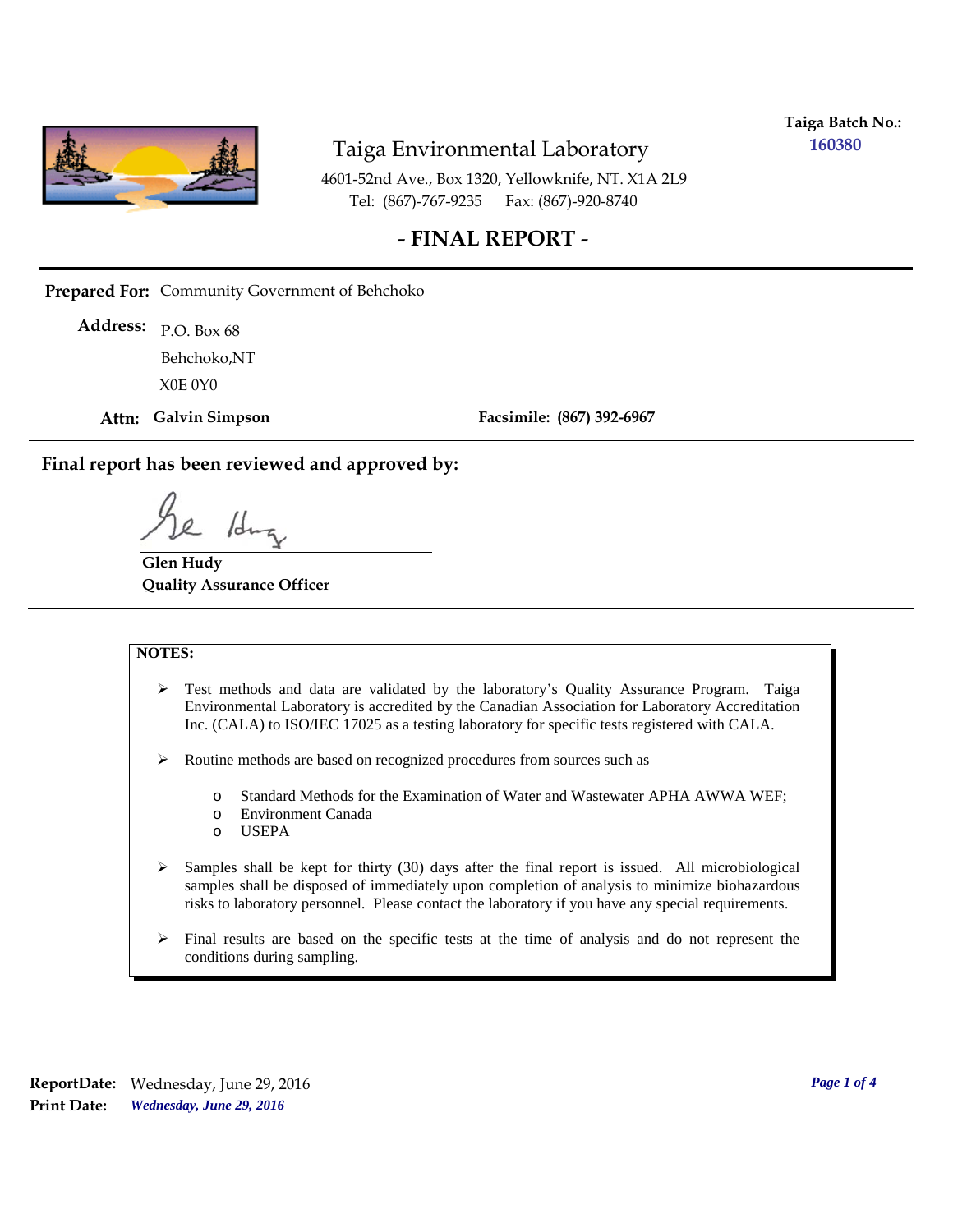

4601-52nd Ave., Box 1320, Yellowknife, NT. X1A 2L9 Tel: (867)-767-9235 Fax: (867)-920-8740

**Taiga Batch No.: 160380**

# **- CERTIFICATE OF ANALYSIS -**

#### Client Sample ID: SNP2014-R3 Taiga Sample ID: 001

| <b>Client Project:</b>      |       |
|-----------------------------|-------|
| <b>Sample Type: Sewage</b>  |       |
| Received Date: 16-Jun-16    |       |
| Sampling Date: 16-Jun-16    |       |
| <b>Sampling Time: 11:15</b> |       |
| <b>Location: R3</b>         |       |
| <b>Report Status:</b>       | Final |

| <b>Test Parameter</b>         | <b>Result</b> | Detection<br>Limit | Units     | Analysis<br>Date | Analytical<br>Method* | Qualifer |
|-------------------------------|---------------|--------------------|-----------|------------------|-----------------------|----------|
| <b>Inorganics - Nutrients</b> |               |                    |           |                  |                       |          |
| Ammonia as Nitrogen           | 1.61          | 0.005              | mg/L      | $22$ -Jun-16     | SM4500-NH3:G          |          |
| Biochemical Oxygen Demand     | 6             | 2                  | mg/L      | $16$ -Jun- $16$  | SM5210:B              |          |
| Chemical Oxygen Demand        | 79            | 5                  | mg/L      | $22$ -Jun-16     | SM5220:D              |          |
| Phosphorous, Total            | 3.19          | 0.002              | mg/L      | $28$ -Jun-16     | SM4500-P:D            |          |
| <b>Inorganics - Physicals</b> |               |                    |           |                  |                       |          |
| pH                            | 7.26          |                    | pH units  | $16$ -Jun- $16$  | SM4500-H:B            |          |
| Solids, Total Suspended       | 3             | $\mathfrak{Z}$     | mg/L      | 17-Jun-16        | SM2540:D              |          |
| Microbiology                  |               |                    |           |                  |                       |          |
| Coliforms, Fecal              | $\mathbf{1}$  | $\mathbf{1}$       | CFU/100mL | 16-Jun-16        | SM9222:D              |          |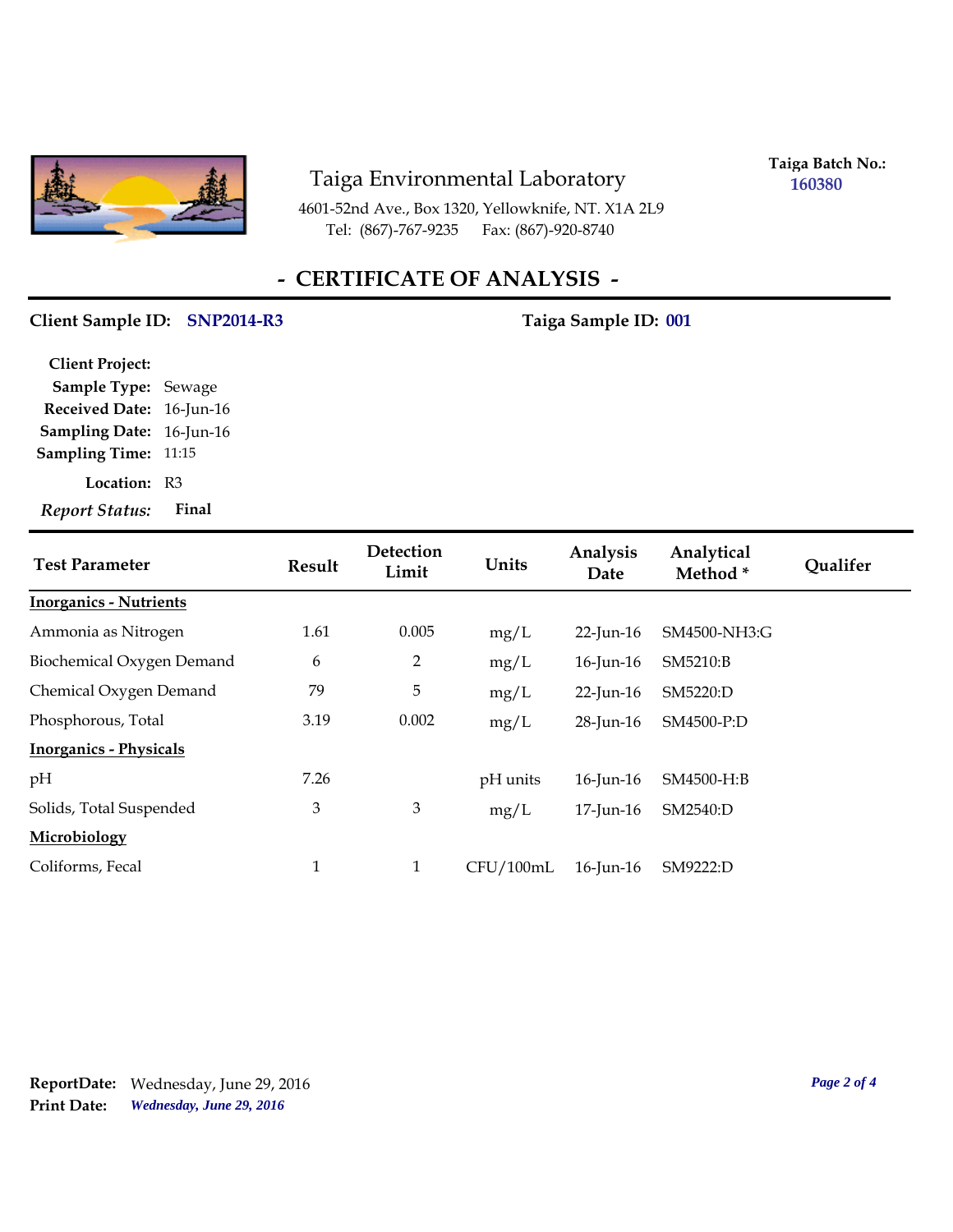

**Taiga Batch No.: 160380**

4601-52nd Ave., Box 1320, Yellowknife, NT. X1A 2L9 Tel: (867)-767-9235 Fax: (867)-920-8740

## **- CERTIFICATE OF ANALYSIS -**

#### Client Sample ID: SNP2014-R4 Taiga Sample ID: 002

| <b>Client Project:</b> |                 |
|------------------------|-----------------|
| Sample Type: Sewage    |                 |
| <b>Received Date:</b>  | $16$ -Jun- $16$ |
| <b>Sampling Date:</b>  | $16$ -Jun- $16$ |
| <b>Sampling Time:</b>  | 11:15           |
| Location:              | R4              |
| <b>Report Status:</b>  | Final           |

| <b>Test Parameter</b>         | <b>Result</b> | Detection<br>Limit | Units     | Analysis<br>Date | Analytical<br>Method* | Qualifer |
|-------------------------------|---------------|--------------------|-----------|------------------|-----------------------|----------|
| <b>Inorganics - Nutrients</b> |               |                    |           |                  |                       |          |
| Ammonia as Nitrogen           | 0.006         | 0.005              | mg/L      | $22$ -Jun-16     | SM4500-NH3:G          |          |
| Biochemical Oxygen Demand     | 3             | 2                  | mg/L      | $16$ -Jun- $16$  | SM5210:B              |          |
| Chemical Oxygen Demand        | 68            | 5                  | mg/L      | $22$ -Jun-16     | SM5220:D              |          |
| Phosphorous, Total            | 0.036         | 0.002              | mg/L      | 28-Jun-16        | SM4500-P:D            |          |
| <b>Inorganics - Physicals</b> |               |                    |           |                  |                       |          |
| pH                            | 7.26          |                    | pH units  | $16$ -Jun- $16$  | SM4500-H:B            |          |
| Solids, Total Suspended       | 11            | 3                  | mg/L      | $17$ -Jun- $16$  | SM2540:D              |          |
| Microbiology                  |               |                    |           |                  |                       |          |
| Coliforms, Fecal              | 5             | $\mathbf{1}$       | CFU/100mL | $16$ -Jun- $16$  | SM9222:D              |          |